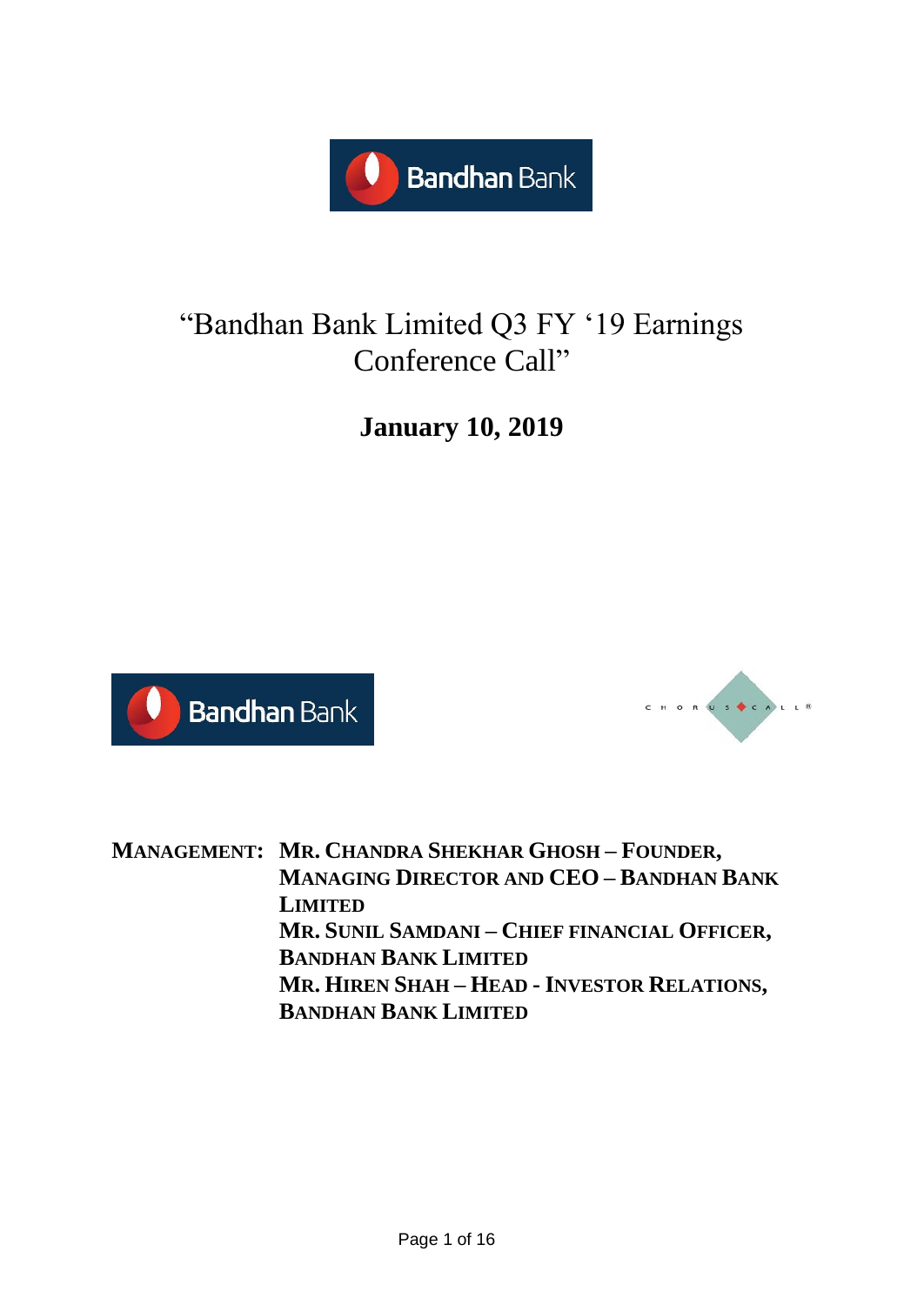**Moderator:** Good Day, Ladies and Gentlemen and a very warm Welcome to the Bandhan Bank Limited Q3 FY '19 Earnings Conference Call. As a reminder, all participant lines will be in the listen-only mode. There will be an opportunity for you to ask questions after the presentation concludes. Should you need assistance during the conference call, please signal an operator by pressing '\*' and then '0' on your touchtone phone. Please note that this conference is being recorded. I am now glad to hand the conference over to Mr. Hiren Shah from Bandhan Bank. Thank you and over to you, Mr. Shah.

**Hiren Shah:** Thank you, Ali. Good Evening everyone and thanks for joining this conference call. We are here to discuss Bandhan Bank's performance for the third quarter ending December 2018. Along with that, we will also take the opportunity to discuss and take questions for the recent merger announcement of the GRUH Finance Limited with Bandhan Bank. To discuss the same in detail, I have got with me, our Founder, Managing Director and CEO – Mr. Chandra Shekhar Ghosh; our CFO – Mr. Sunil Samdani, and myself, Hiren Shah, Head of Investor Relations. Now, I would like to request our MD and CEO – Mr. Chandra Shekhar Ghosh, to brief you about the recent developments in the company. Over to you, Sir.

**Chandra Shekhar Ghosh:** Thank you, Hiren. Happy New Year to all of you. Thank you for giving valuable time to listen to us, and we know that you already have been informed that we have acquired the GRUH Finance and in that point I would like to first share to all of you, the beginning, if you see the history of Bandhan as a microfinance and NBFC then formed the bank, so when we begin on that, that time we have been strategically decided, we like in future to grow the business in bank in two manners, one is in organic and other is in inorganic, both. Also, we have decided which segment we will work. We had decided that the three vertical our core business will be - the microfinance, MSME and we also like to work in affordable housing, so three verticals we like to grow the bank in future. On that basis, microcredit after three years it is very good way we are growing and established on that way on that. Then we are also set up in a small affordable housing team in our bank and we are in last two years doing it in a small way and thinking and learning on that and we are trying on that. Appropriately, we like to take one of the affordable housing company, on the basis of that platform, we can grow the future of the bank, so we got that opportunity and GRUH Finance have been selected, we see that their culture and values is very much good way matching with us and their course of portfolio quality is also aligned with us and they are working in West and South and some of the Central, we are in East, Central and also in South, so it is matching, on that, the geographical concentration we would like to balance. Their full loan is secured and long-term. Our microfinance loan, it is in short-term and unsecure, that will also balance the book for us. So on that basis, we saw that there is good opportunity for us, so that we have taken in this. Finally, I said that because of the geographical difference and we are going to each other's geography and both the business we will like to grow. For that reason, we are getting very good comfort on that and both have very good governance, good brand, and people know and set-up, on that, I feel that it is the business opportunities for us, for future in the same segment of the customer and it is very good for us, so that we have been taken on that.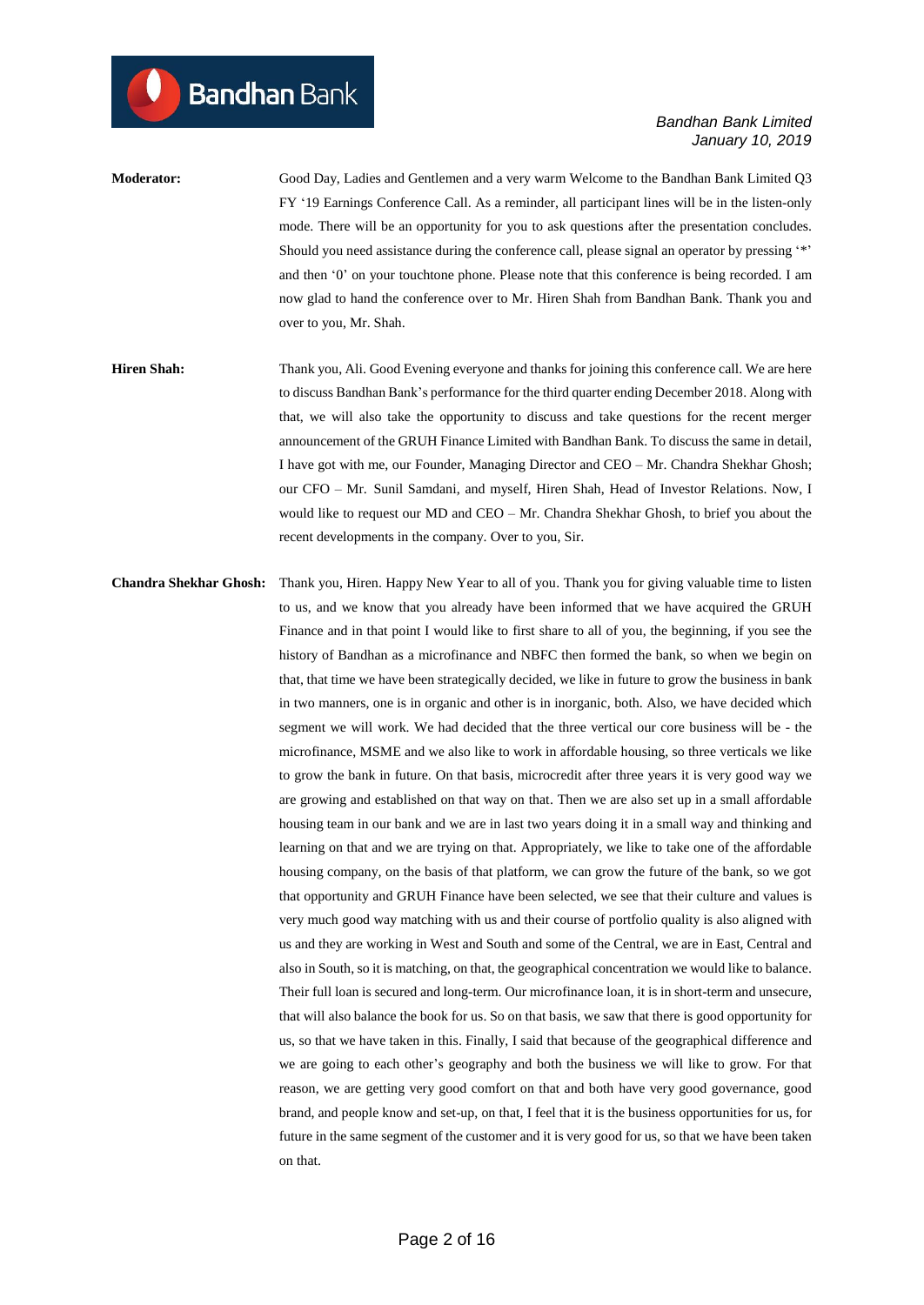Next, coming on the Quarter-3 result, and informing, you know that we have one of the big infrastructure account which was of Rs. 384.95 crores balance. We have declared it today that we would like 100% provision on that. After this 100% provision, our third-quarter profit has come 331 crores, which is the 10% year-on-year growth. If we not count this provision, our profit growth is 93%. Net interest income is 1,124 crores which was in the third quarter of the last year of 732 crores, which is 53.5% growth has come. Non-interest income 234 crores, which is 48% year-on-year growth. Coming to the advance, we have now 35,599 crores which is yearon-year we grow 46% aligned with the last history on that. Deposit has come now at 34,639 crores, which is 37% year-on-year growth. Out of that deposit, 85% is the retail deposit which we focus more on that how retail deposit we like to take, because it is a very stable and not fluctuate more on that. Our CASA has come now 14,342 crores, which is CASA percentage of 41.4%. It has been growing year-on-year of 70.72%, so CASA growth has also come very good, so it will help us to grow more in the other business on that.

Our NIM has come 10.5%, cost-to-income ratio, we try to maintain on that, that is coming of 33.7%, gross NPA of 1.3% if we not count that one account. If we count that account that will be 2.4%, and this is on quarter-on-quarter basis is similar other than this one account. Net NPA, it has remained the same of 0.7% and last quarter also it was 0.7%, and because of that we saw that in microcredit portfolio, there is 87% microcredit portfolio and 13% is in non-microcredit portfolio. Whatever the microcredit portfolio that we count, it is an OTR, One Time Repayment rate, which date due of the customer and which time and that time and that day they have given, that amount we will treat it as due and collection, that is called the OTR. That OTR we have now see that in this quarter 99.04%, that means earlier it was in 98.86%, that means a very good improvement has come to the microcredit portfolio which helped us to arrest to the NPA, so that net NPA has remained same in the last quarter and this quarter. Our capital adequacy ratio is 32.8%, Tier-1 of 31.7%. ROA, if we see that the ROA now has come in this quarter at 2.9%, but if we count it as a nine-month ROA, this is 3.9%. If we are not counting the one account then ROA will come on the 5.6%, so in that sense ROA is effect, but profit is in same line. ROE is same in the 12.5%, but if we not count this one account then it will be 21.2%, so business figures is more or less what we have targeted, what we have expected or budgeted, we are on the same line, some of the figures have exceeded the target.

Microcredit advance is 87% and non-microcredit is 13%, and microcredit customers deposited 6.8% of the total deposit that was same earlier also was there. You know that our PSL is 96%. Branch, we have been grown. As of now, we have 978 branches and last year in the same quarter of 887, which is a 10.26% year-on-year have been grown. We have DSC - Doorstep Service Centre, as of now of 3014. Last year, this moment was 2633, that means in one year we have increased 381 Doorstep Service Centre, which **helped us** to give the more credit business here.

Employee, we have 31,115, which is also 13% growth and customer we have now 1.51 crores that means the 33 lakh customers added year-on-year basis, but last quarter we added 9.22 lakhs customers last quarter. I saw that there is good help for us in the business and the last quarter we are that means in Quarter-3, we have disbursed in the 13,000 crores to 21.86 lakhs account, so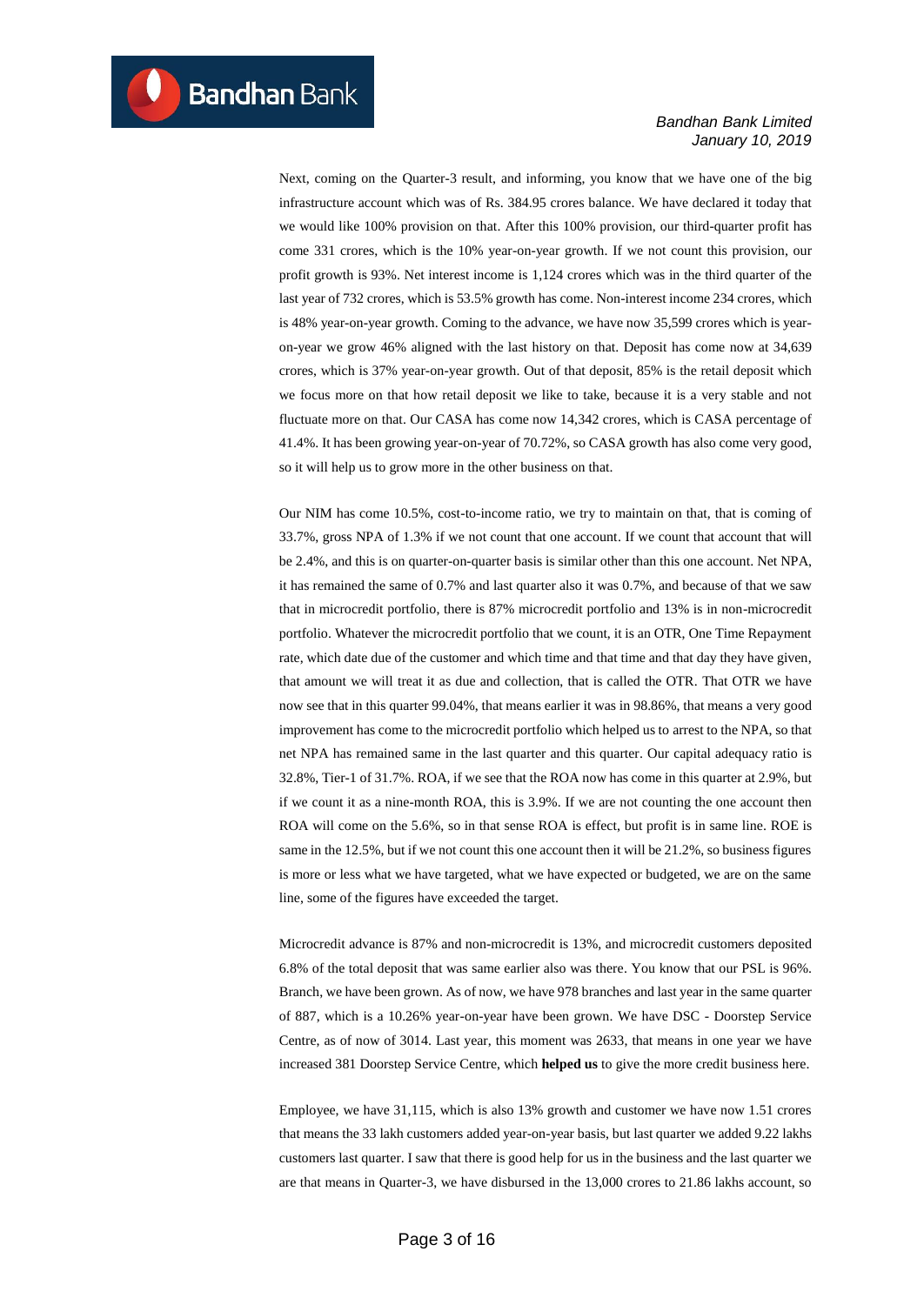altogether we feel that very good business has come and always in the last quarter it is better than other three quarters, always it is a trend we saw that. We hope that this quarter also becomes very good and thank you all of you on that.

- **Moderator:** Thank you very much for the insightful presentation, Sir. Ladies and Gentlemen, we will now begin the question and answer session. The first question is from the line of Manish Oswal from Nirmal Bang. Please go ahead.
- **Manish Oswal:** Sir, first question on the infrastructure account which we have recognized as NPA, so on that account, how much interest reversal during the quarter?
- **Sunil Samdani:** The interest reversal in this quarter was a very small amount of about 3 crores because at the beginning of the quarter we stopped accruing the interest and accordingly we provided.
- **Manish Oswal:** The second question on the few states announced the agricultural loan waiver, so does that affect the customer behavior of the microfinance customer, and secondly, how do you see the portfolio quality in the election year given these kind of pressure coming in different states?
- **Chandra Shekhar Ghosh:** I mentioned on that, we have not seen any change what we saw earlier sometimes on some states' declaration. I feel that the two matters we found out on that. One matter on that is in this loan is really not eligible by our customer, because this is in farm loan, they are not farm loan borrower. Second is that the loan criteria is there who have the default in March 2018 and they are not in that, so in that sense they are not in that point, but some people always like to know, educate them not to pay sometimes happen on that, but this time we saw that not that much impact is coming into the PIL. One cause may be earlier also they have been talked, but they have not got benefit. Now, people resistance has grown in themselves and in future feel that it is not for us, I hope that is on one side. Election year sometimes it will be disturbed in some villages or that, but politically we have not seen anywhere they have imposed something which have been done in the last year, but as of now we have not seen, I feel that this time is a little bit different on this.
- **Manish Oswal:** Sir, have we recognized NPA on daily basis or monthly basis?
- **Chandra Shekhar Ghosh:** NPA is calculated on the basis of monthly, which is they are, you can divide two things on that. One thing is there, the microcredit portfolio which we hold in that good amount, we are practicing on that one installment is not coming today is my risk. In that way, we are addressing OTR and automatically we saw that the quality of the portfolio increased. Whatever you are saying that NPA, it is a regulatory point of view, so when the balance sheet prepares, they are system given that figure and are showing on that, so we are not that NPA figure counting it to drive for collecting the money. We are collecting the money drive, if one installment is not given, go there.
- **Manish Oswal:** Sir, last small data point, can you give us the movement of NPA during the quarter?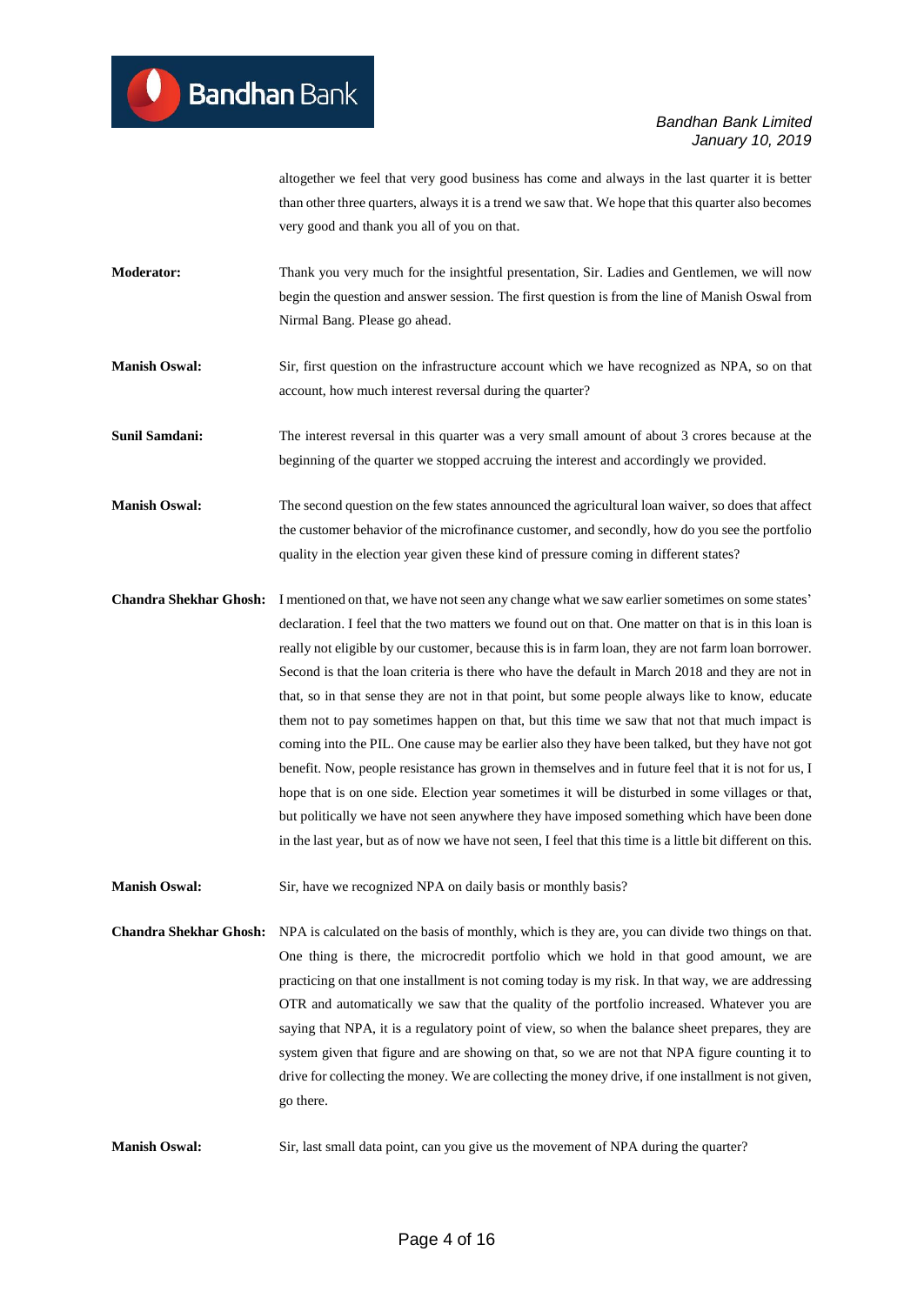**Chandra Shekhar Ghosh:** We will get back on that.

**Moderator:** Thank you. The next question is from the line of Amit Premchandani from UTI Mutual Fund. Please go ahead.

**Amit Premchandani:** Sir, I just had a question on Slide 30, if you could elaborate who are the beneficial owners of Financial Inclusion Trust and North-East Financial Inclusion Trust and Bandhan Employee Welfare Trust and Caladium, who owns the Bandhan Financial Services?

- **Sunil Samdani:** The two trust Financial Inclusion Trust and North-East Financial Inclusion Trust are the Public charitable trust, so the general public of the India are the beneficiaries. Bandhan Employee Welfare Trust, there are about 3000 employees of Bandhan who are the beneficiaries and it does not include the top management of Bandhan. Then there is Caladium which is the GIC arm, Government of Singapore and then there is IFC and SIDBI.
- **Amit Premchandani:** If there is any dividend which is being paid and it is moving up to the Financial Inclusion Trust, so that amount is basically distributed through various CSR activities or how is that money used?
- **Sunil Samdani:** These two trust alongwith the society does a lot of developmental activities in the field of education, healthcare, and poverty alleviation. They run about 3000 schools, there are over a million families which got benefited every year on the healthcare programs. In "targeting hardcore poor", about 20,000 beggars get uplifted every year from poverty to a small entrepreneurship, so these are the few activities these trust run from these funds.
- **Amit Premchandani:** When you said they are owner of the trust, how exactly legally they are the owners I am just trying to understand?
- **Sunil Samdani:** The beneficiaries of these trusts are the general public of India. The trustees are the independent eminent personalities who are not related to the bank or the senior management or founders, so they are independent personalities who run this charitable trust. We have an ex-Chairman of NABARD who is one of the trustee and the ex-High Court Judge of Tripura is one of the trustee, so these are the trustees who run the trust.
- **Amit Premchandani:** Sir, what are the plans for the rest 20% dilution which is required as per the RBI requirement?
- **Sunil Samdani:** We are working on that, it is always work in progress for such issues, so we will continue our discussion with RBI.
- Amit Premchandani: Sir, can we rule out another M&A to dilute?
- **Chandra Shekhar Ghosh:** There is nothing on the cards.
- **Moderator:** Thank you. The next question is from the line of Adarsh Parasrampuria from Nomura. Please go ahead.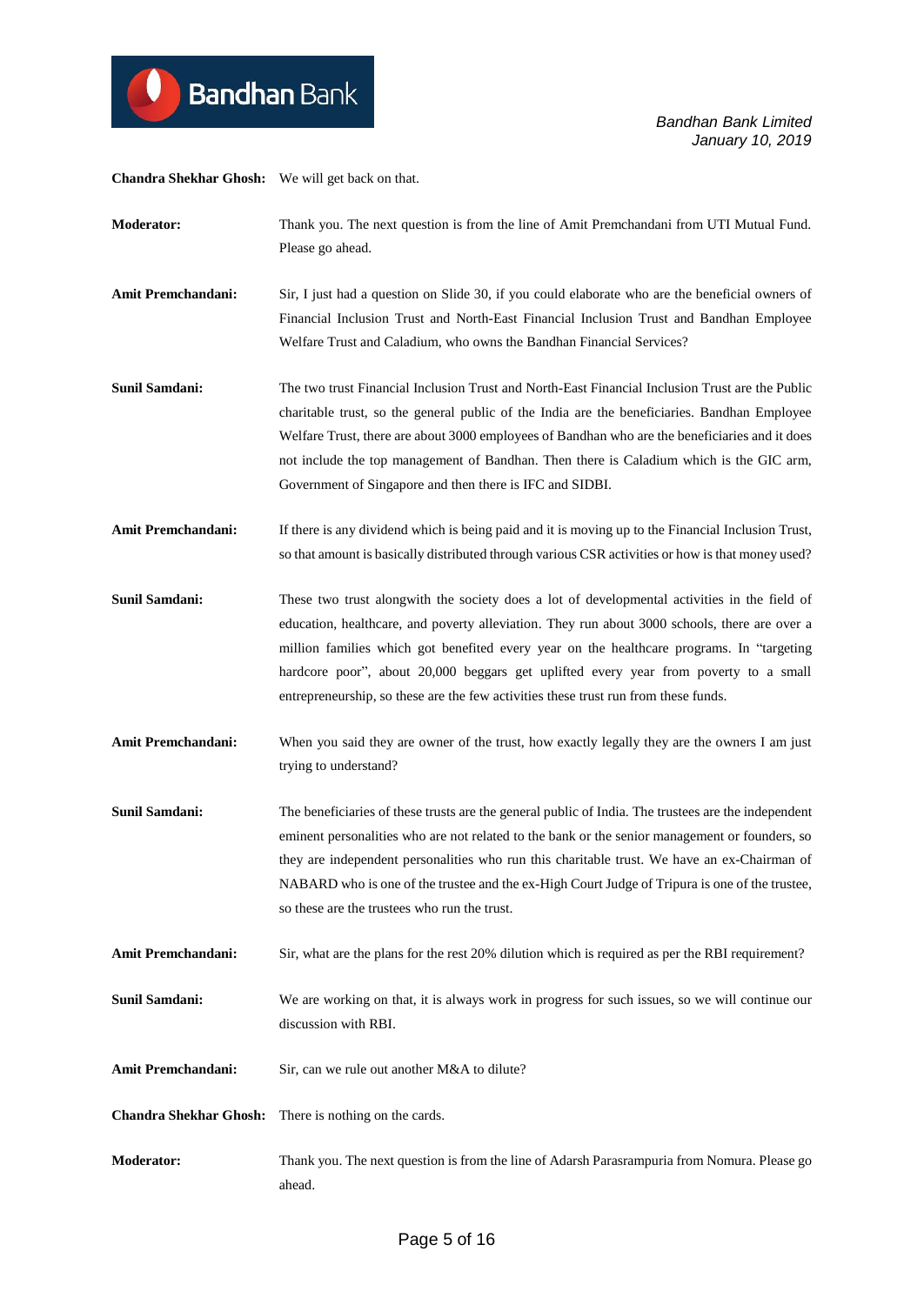- **Adarsh Parasrampuria:** Sir, one question was on your merger with GRUH, it has like 650 employees and you are probably merging it and also at a relatively high valuation for the systems processes and all that they bring in, so what are the ways in which you make sure that people stay when the merger is there after two to three years, there is no poaching either by HDFC Group or possibly they leave, I think people have made that business, so how do you ensure that the team will stick for the next three to five years?
- **Sunil Samdani:** The team on both the sides are excited and all of these things obviously, when you do the documentation these are taken care of. We are very clear that we want to do this business with the existing team and they are also equally excited, so we do not see a challenge on this side.
- **Adarsh Parasrampuria:** The second question is more in terms of your growth, the YOY numbers look great. Obviously, it comes on back of good growth you do in fourth quarter which you did also in FY '18, but when I try and look at the trends, generally there seems to be a slowdown if I try and look at the sequential trends versus what you had, specifically looking at the portfolio which is the non-MFI portfolio, so what is happening, are there some products which you try to do which you are scaling back or what is the outlook there?
- **Sunil Samdani:** On the non-MFI piece, there was this one big loan last year which is obviously not there anymore, so that also gives us an impact and it is all about building the expertise. We are not gunning for number, we believe that once we have built the required skill sets, growth will automatically come. We have been showing a consistent growth, we do not see this as a challenge, we hope to continue this in the future as well.
- **Chandra Shekhar Ghosh:** The other point that I will add on that if you see that the microcredit portfolio growth coming from the third quarter and then fourth quarter, this is normal nature historically, so that when the first quarter and second quarter not that much growth has come that time have been nonmicrocredit portfolio showing a normal nature in their growth, so in the third quarter their growth little bit has come up, so then automatically this is the portfolio because of the small base, so they cannot compete on that one. If you go to the March last quarter figures in the last year and we can see that how it has come on that, so in that sense, otherwise, the growth in nonmicrocredit is not the degrowth, growth is the same steady way is coming, but problem is there because microcredit growth is little bit higher, so that in the percentage it is showing little bit low.
- **Adarsh Parasrampuria:** Sir, the only point is, when I look at the MFI book obviously it is unsecure, you have in the last after becoming a bank a lot of the growth has also been driven by disbursement ticket size, so I am just trying to understand where does the 13% number, which is the non-MFI share of your book really go in the next say two to three years' time, is there any outlook there, will that like grow to 20% North of that or?
- **Chandra Shekhar Ghosh:** The other point, if you see the first year when we opened the bank that time we had not expected that in non-microcredit portfolio we can grow. We had not started at that time the go-to-pay lend,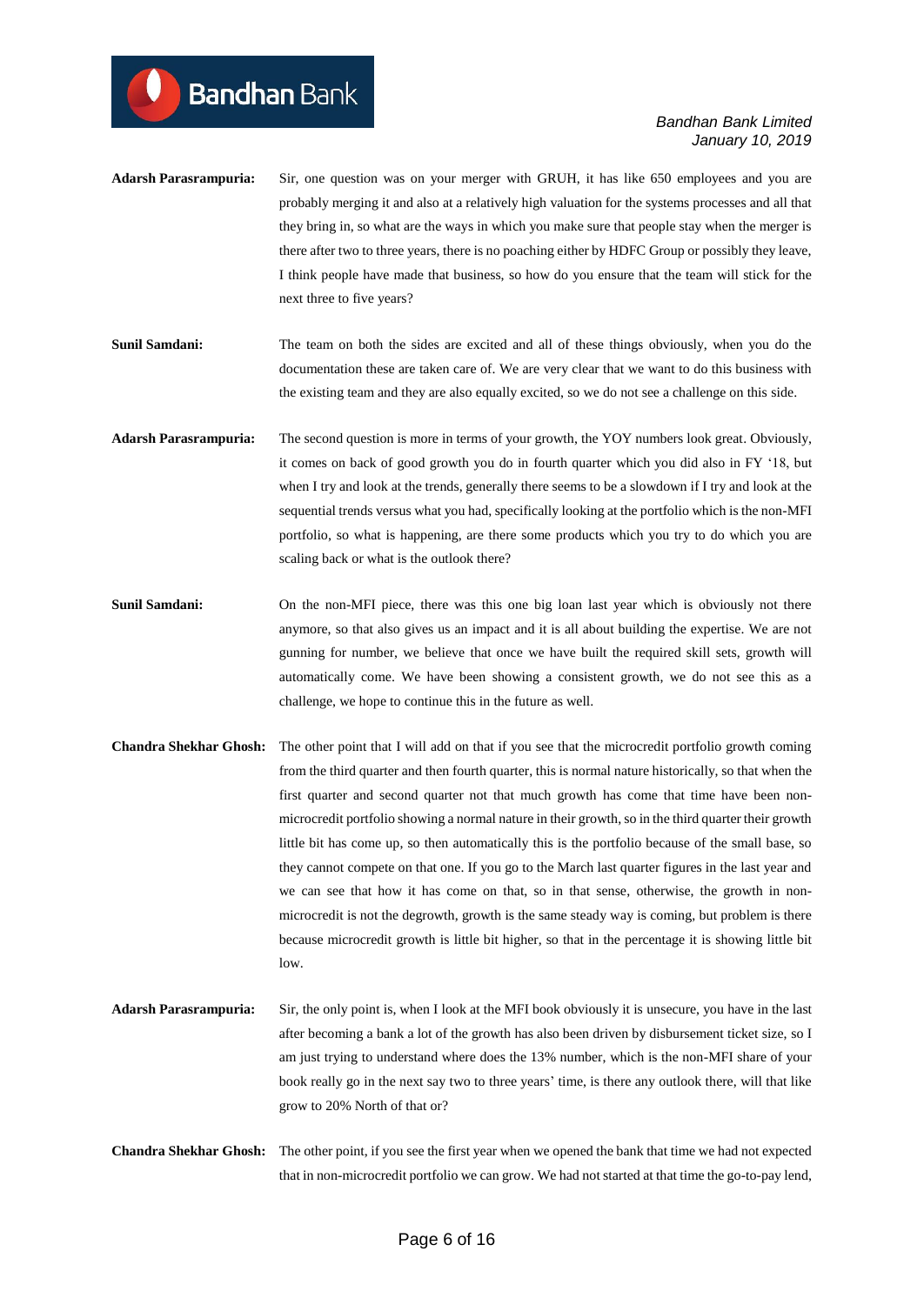the only point is there because we feel that the people are asking me where you will get the deposit, so if I not get the deposit, how can I go on that, so there is lot of concern at that time, but when I say that the deposit growth has stabilized it is coming then I started to build up a team and more people and accordingly we are going on that, so this is one side I see that not coming to the non-microcredit portfolio in that much growth.

**Adarsh Parasrampuria:** Sir, last question from my side is you did indicate that your deposit from MFI customer is like 6% of your deposit, that is only the SA number or that is the total SA plus term deposit number?

**Chandra Shekhar Ghosh:** 90% is SA.

**Adarsh Parasrampuria:** The MFI deposit from MFIs is 90% SA?

**Chandra Shekhar Ghosh:** What has happened there, we are principally from beginning decided on that this is the credit, this is focused only the credit not the deposit. The bank branch deposit has not that much credit because if I give the focus target of the deposit, this people will like to change their mind and my credit quality will come down, so they are focused on the credit and not the deposit. Whatever the habit they have weekly giving of Rs. 10 or Rs. 20 or Rs. 50 above their installment that will come as a balance of the deposit, so for that reason it is there, no target we have given. Otherwise, sometimes they will be disbursed the loan and put in the account and not given the chance to withdraw then the deposit will come high, so we are very careful about that point so that we are happy this 7% or 8% of the total deposit, even 10% will come maximum.

**Moderator:** Thank you. The next question is from the line of Nishant Shah from Macquarie. Please go ahead.

**Nishant Shah:** Sir, first of all just a question on average ticket sizes, so we have seen like roughly about 18% increase at least like the AUM per customer, what would be our incremental ticket sizes and could you give some geographic split like your core market, what kind of ticket sizes would it be and in the new market how much could it be?

**Chandra Shekhar Ghosh:** Which ticket size you are talking about?

**Nishant Shah:** If I just divide the microfinance portfolio by the number of active microfinance customers that seemed roughly about an 18% kind of a growth year-on-year versus 44% growth in the AUM, so 18% is ticket size growth, remaining can be the new customer additions?

**Sunil Samdani:** That is in line with our strategy, with 8% GDP and 5% inflation about 15% ticket size growth for good customers with good track record, which in our case is 99% plus, is reasonable and on the other side, our customer growth year-on-year has been 22%.

**Nishant Shah:** Could you just quantify a little bit on the incremental disbursement ticket sizes or something?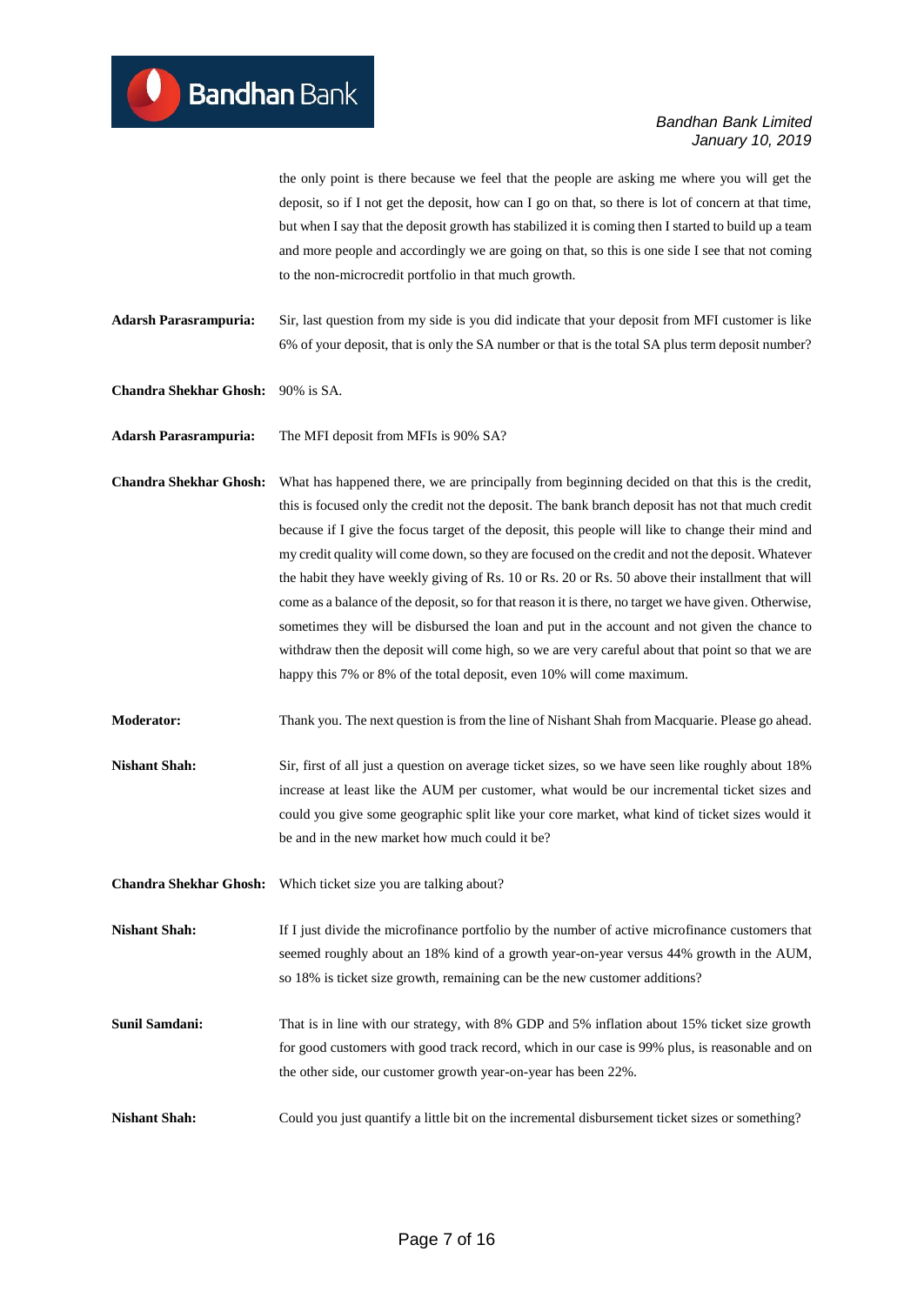- **Chandra Shekhar Ghosh:** It will depend on other side also. If you see that the new customer adding 18%, so in that sense this new customer average loan size will come to 25,000. When the old customer will come who has already been of Rs. 80,000 of loan, if he is asking 20,000 we are giving on that. We have a restriction on the Rs. 20,000 per customer can increase, even Rs. 10,000 to 30,000 maximum, so they are coming to 10,000 to 15,000 incremental on that, but it depends on which cycle of the customer and what type of business he is doing and that business permit to this cash flow or not.
- **Nishant Shah:** Did I hear that correctly like the new geography customers, the first cycle customers you will lend up to Rs. 25,000?
- **Chandra Shekhar Ghosh:** Not up to, average 25, not more than 35,000.
- **Nishant Shah:** A question on the merger, fair enough we appreciate that GRUH is an excellent franchise and everything else, but such an expensive acquisition was this really the only way to go, could we not have like done something else or waited for something to come at a more reasonable price? 13 times forward price to book, it is a little difficult to digest!
- **Chandra Shekhar Ghosh:** If you see that business always we are looking at the future, what will be the possibility in future on that. If I see that today is GRUH or last three years GRUH growth of the business and what I am looking in the future, I need that platform based that resource person, their branch, their IT, and their process of that. You can see in that way sometime also investment on that. If I like anyone to starting to the new business, he would like to start first the investment, so you look at that, the future is huge and what is the growth I cannot quantify because I am restricted, but I know that because I have buildup this institution as a Bandhan, I saw that what is the growth in my eye and that eye, I also re-looked the GRUH and I feel that this is not only the price decision, this is opportunities of the future growth.
- **Nishant Shah:** We remain open to further acquisitions or like is this enough for couple of years to just integrate this business and maybe after couple of years relook at mergers?
- **Sunil Samdani:** There is nothing on the table as of now.
- **Moderator:** Thank you. The next question is from the line of Kunal Shah from Edelweiss. Please go ahead.
- **Kunal Shah:** Sir, firstly in terms of the entire merger whatever would be the statutory requirement be it in terms of CRR or SLR and even in terms of the PSL portfolio which GRUH would need it, obviously it would fulfill from its own book as well, but how do we see it would we be building out over here in terms of or we will wait for the merger and everything will get through only on the day, so are we preparing ourselves in terms of balance sheet investing more into the treasury incrementally, how would that be?
- **Chandra Shekhar Ghosh:** When I opened the bank before that I also sold my portfolio to the bank and that time I see that what will happen after I become a bank. At that time, one of the banker talked with me, she was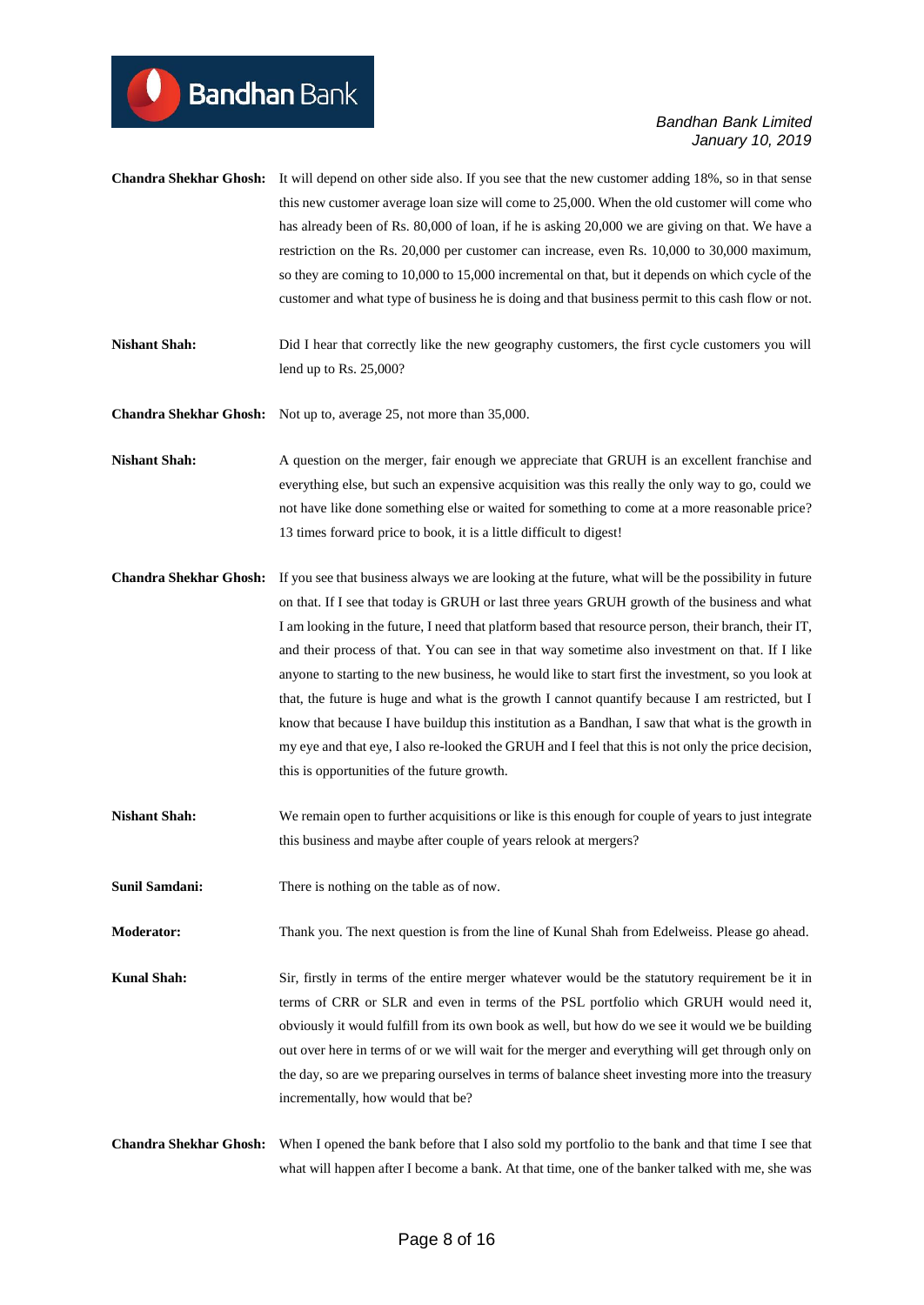a bank Chairman and said "Mr. Ghosh, when you have become a bank and your portfolio will be treated as a bank portfolio and you will be eligible to sell it as an IBPC and your earning will come double" and I said, "What you are saying, Sir?" As a NBFC, you cannot do it, you are not getting that price and I saw that how much I have earned from my portfolio sale when I bank, but the same portfolio when I was in NBFC I have not sold, when GRUH will become as a bank, their portfolio of 75% is priority sector, there is an opportunity I have not need that much of the private sector lending, I can sell out more and earning will come more, so business in different ways is there, I would not like to detail everything on that.

**Sunil Samdani:** Kunal, coming to your point, cost of funds if we look at our numbers this quarter out of interestbearing liability is at 6.3%, if you add the CRR and SLR of another 40 to 50 BPS. There is a cost advantage for us when we do the merger and we do not see raising deposits as a challenge to refinance the GRUH's liability, so that is not the challenge for us.

**Kunal Shah:** In terms of building up of this CRR and SLR, it will be done only post the merger?

- **Sunil Samdani:** Even today, if you look at my treasury assets, it is almost 28% of my total deposit as against required 19.5%, so we do not see that as a challenge.
- **Kunal Shah:** Secondly, in terms of again touching up on this question on the say the GRUH's team, so given that may be the CEO of GRUH once he comes onboard at Bandhan, so what is the kind of profile which he will be running and maybe in terms of the expansion as well, so since they will be moving out largely of say the Western and the Central region and getting towards the East, would it be entirely GRUH team which will be managing it or maybe we will try to more and more as we see the incremental requirement of the branches and people that will happen more from the Bandhan's current management?
- **Sunil Samdani:** As far as the affordable housing goes, GRUH team are the expert. They are the one who build this business and professionally run them. They have gone through all the cycle. We will provide the resource and distribution and customers base, so all that support will be given by us. Our initial interactions with the team, we observe that they are excited to get such large platform. Today, their branch network is about 194, against that we offer them 978 branches and 3014 DSCs, there is enough opportunity and that to in complementary geographies with similar segment of customers, so the synergies and opportunities is immense.
- **Kunal Shah:** Would there be any non-compete agreement with the HDFC group as such in terms of they getting into the similar geographies or similar customer segment for a particular period post this entire merger?
- **Sunil Samdani:** No, there is no such non-compete because they are in the same line of business.
- **Kunal Shah:** There will be no non-compete with any of the entities?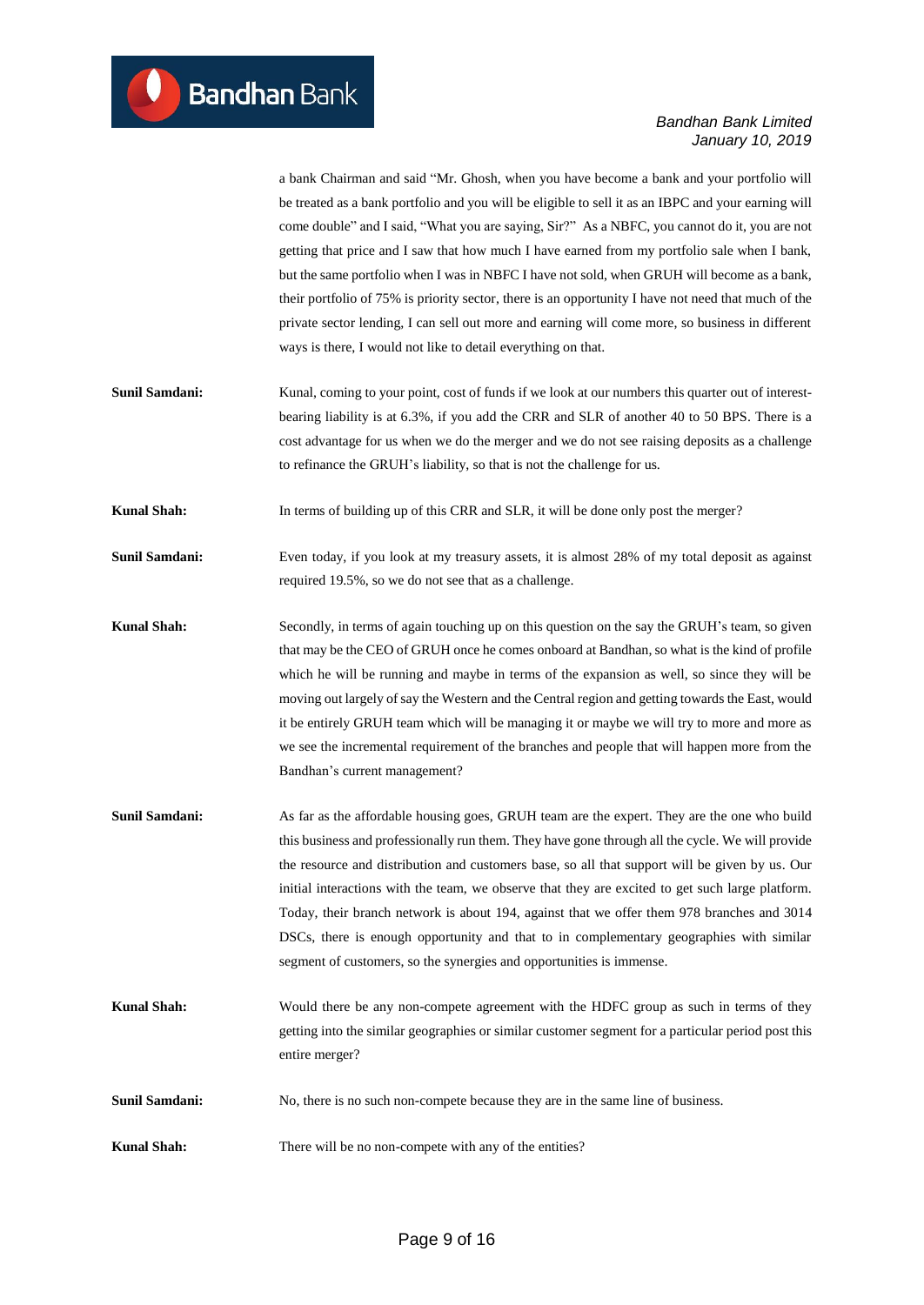# <sup>1</sup> Bandhan Bank

| <b>Sunil Samdani:</b>                      | But geographies in which we work, I do not think HDFC have that large presence.                                                                                                                                                                                                                                                                                                                                                                                                                                                                                                                                    |
|--------------------------------------------|--------------------------------------------------------------------------------------------------------------------------------------------------------------------------------------------------------------------------------------------------------------------------------------------------------------------------------------------------------------------------------------------------------------------------------------------------------------------------------------------------------------------------------------------------------------------------------------------------------------------|
| <b>Kunal Shah:</b>                         | Even in the existing base when GRUH is already there, there also there will be no non-compete<br>not only about the Eastern region, but when we look at the Western and Central wherein GRUH<br>is strong, would there be any non-compete between HDFC and say the merged entity?                                                                                                                                                                                                                                                                                                                                  |
| Sunil Samdani:                             | No. There can be any non-compete, because both of them are in a similar line of business. Our<br>focus is more on semi-urban and rural areas, which is our strength where we do not see a<br>challenge from any other competition including HDFC. We are not worried about that.                                                                                                                                                                                                                                                                                                                                   |
| <b>Moderator:</b>                          | Thank you. The next question is from the line of Parag Jariwala from White Oak Capital. Please<br>go ahead.                                                                                                                                                                                                                                                                                                                                                                                                                                                                                                        |
| Parag Jariwala:                            | If you look at GRUH, basically all of us feel that they are very, very conservative lender and<br>which can be demonstrated if you look at the last three year growth for all housing finance<br>companies versus GRUH, so basically my question is are you going to give a very free hand to<br>the management which is coming on the Board in terms of growth, the margin or the kind of<br>customers they want to look at to as well as my one more question is, is there any agreement<br>with the GRUH or understanding by which you want the top management team to be there for<br>certain couple of years? |
| Sunil Samdani:                             | We do not have this line of business, so there is no overlap, so they are the one who have to run<br>this business. We do not see that as a challenge.                                                                                                                                                                                                                                                                                                                                                                                                                                                             |
| Parag Jariwala:                            | In terms of any understanding by which you want to retain top management team in terms of<br>ESOP and etc.?                                                                                                                                                                                                                                                                                                                                                                                                                                                                                                        |
|                                            | Chandra Shekhar Ghosh: We talked everything on that and they are very much comfort and excited. I met all the senior<br>level and talked separately that process have been done, without that comfort we cannot go, so<br>I got the comfort and then I started.                                                                                                                                                                                                                                                                                                                                                    |
| <b>Moderator:</b>                          | Thank you. The next question is from the line of Rakhi Prasad from Alder Capital. Please go<br>ahead.                                                                                                                                                                                                                                                                                                                                                                                                                                                                                                              |
| Rakhi Prasad:                              | I had a question regarding your micro-borrowers, so this quarter I think there are 8.67 million<br>micro-borrowers, out of those many number of borrowers, how many actually have a savings<br>account with Bandhan Bank?                                                                                                                                                                                                                                                                                                                                                                                          |
| <b>Chandra Shekhar Ghosh:</b>              | 100%.                                                                                                                                                                                                                                                                                                                                                                                                                                                                                                                                                                                                              |
| Rakhi Prasad:                              | What would be their minimum balance?                                                                                                                                                                                                                                                                                                                                                                                                                                                                                                                                                                               |
| Chandra Shekhar Ghosh: No minimum balance. |                                                                                                                                                                                                                                                                                                                                                                                                                                                                                                                                                                                                                    |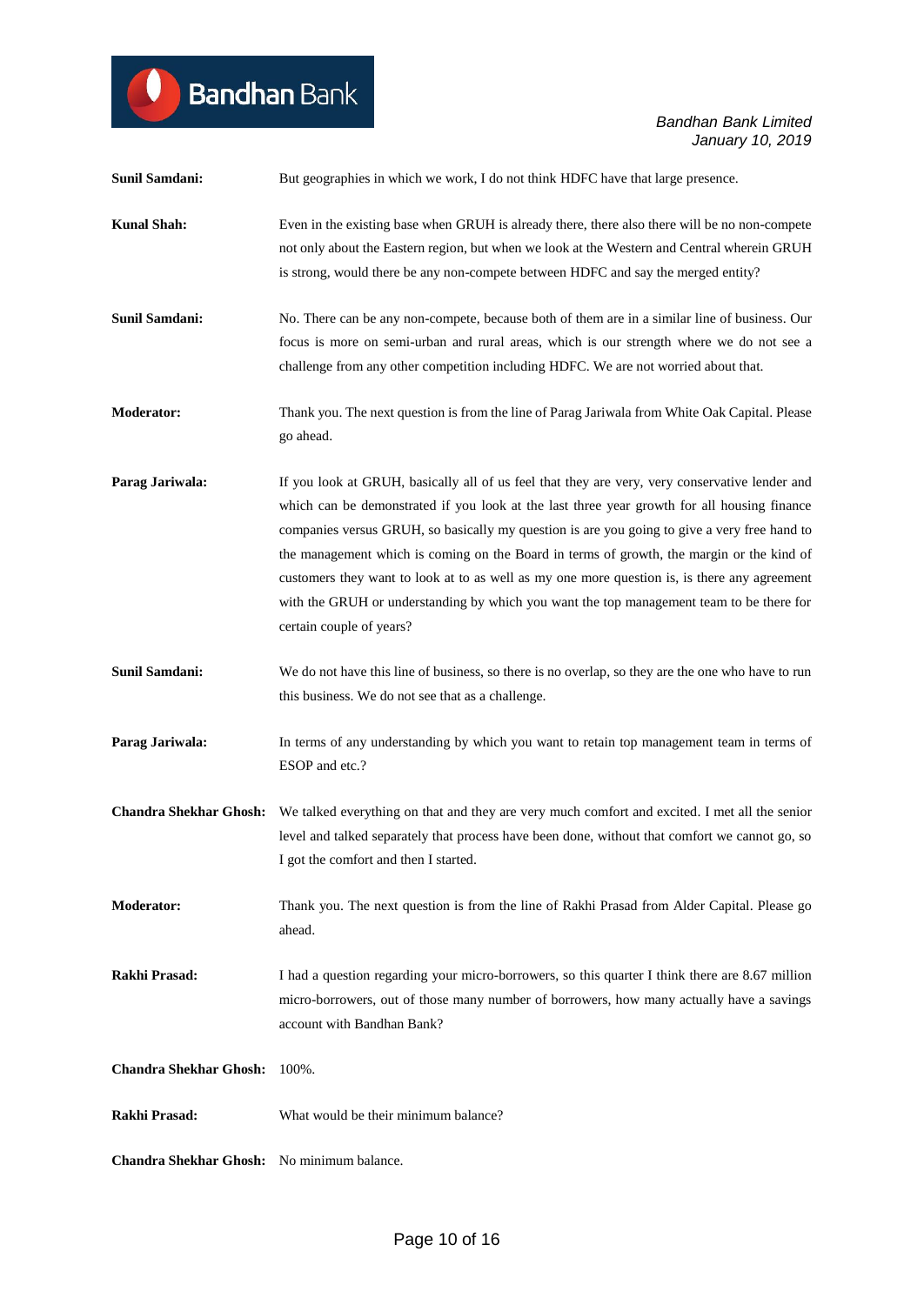| <b>Sunil Samdani:</b>         | These customers, the total deposit from micro-customers is about Rs. 1900 crores                                                                                                                                                                                                                                      |
|-------------------------------|-----------------------------------------------------------------------------------------------------------------------------------------------------------------------------------------------------------------------------------------------------------------------------------------------------------------------|
|                               | Chandra Shekhar Ghosh: and divided by this number will come into the 1600 odd.                                                                                                                                                                                                                                        |
| <b>Hiren Shah:</b>            | Rakhi, if you really look into it, we have approximately 1 crore 20 lakhs micro-banking<br>customers which have liability account, out of which 84.8 lakh customers are having the credit<br>business and credit relationship with us, so we have much more liability account with us then<br>only the borrowings.    |
| Rakhi Prasad:                 | This has always been the case; I mean 100% of your borrowers have had?                                                                                                                                                                                                                                                |
| <b>Hiren Shah:</b>            | Yes, it is the case.                                                                                                                                                                                                                                                                                                  |
| <b>Moderator:</b>             | Thank you. The next question is from the line of Abhijeet Sakhare from Goldman Sachs. Please<br>go ahead.                                                                                                                                                                                                             |
| <b>Abhijeet Sakhare:</b>      | Sir, you talked about improvement in collections, but specifically if you could give us how the<br>30+ delinquencies have moved which states have done better, any states where you have seen<br>delinquencies get worse?                                                                                             |
| <b>Chandra Shekhar Ghosh:</b> | Again, I mentioned on that, it is totally regulatory, but my control we are trying on that how<br>much my customers are paying on time that is 99%, so 1% always is behind and every month<br>some given that NPA, so we will give the figure on that.                                                                |
| <b>Abhijeet Sakhare:</b>      | Sir, have you seen improvement across the board?                                                                                                                                                                                                                                                                      |
|                               | Chandra Shekhar Ghosh: Across the board. What has happened is that the earlier people who are the borrowers, it will<br>take some time to come because it is a discipline issue, once upon a time discipline breaks, it<br>will take some time to recover it and come to the system, so this is the learning on that. |
| <b>Abhijeet Sakhare:</b>      | Sir, what would be the average ticket size let us say in home markets such as West Bengal, Bihar,<br>Assam, and how does that compare with rest of the country?                                                                                                                                                       |
| <b>Chandra Shekhar Ghosh:</b> | We are not in that much of home loans, but we have started little bit on that, that is average loan<br>size is in 8 lakhs on that.                                                                                                                                                                                    |
| <b>Abhijeet Sakhare:</b>      | This is with regard to the microfinance?                                                                                                                                                                                                                                                                              |
| <b>Chandra Shekhar Ghosh:</b> | Microfinance business depends on how senior is the customer and how long they are with us<br>and they continue their loan, but average loan on disbursement, we have the total country Rs.<br>58,788 on disbursement and outstanding Rs. 36,115.                                                                      |
| <b>Abhijeet Sakhare:</b>      | Sir, the par 30 number that you gave last quarter was 1.97%?                                                                                                                                                                                                                                                          |

**Bandhan** Bank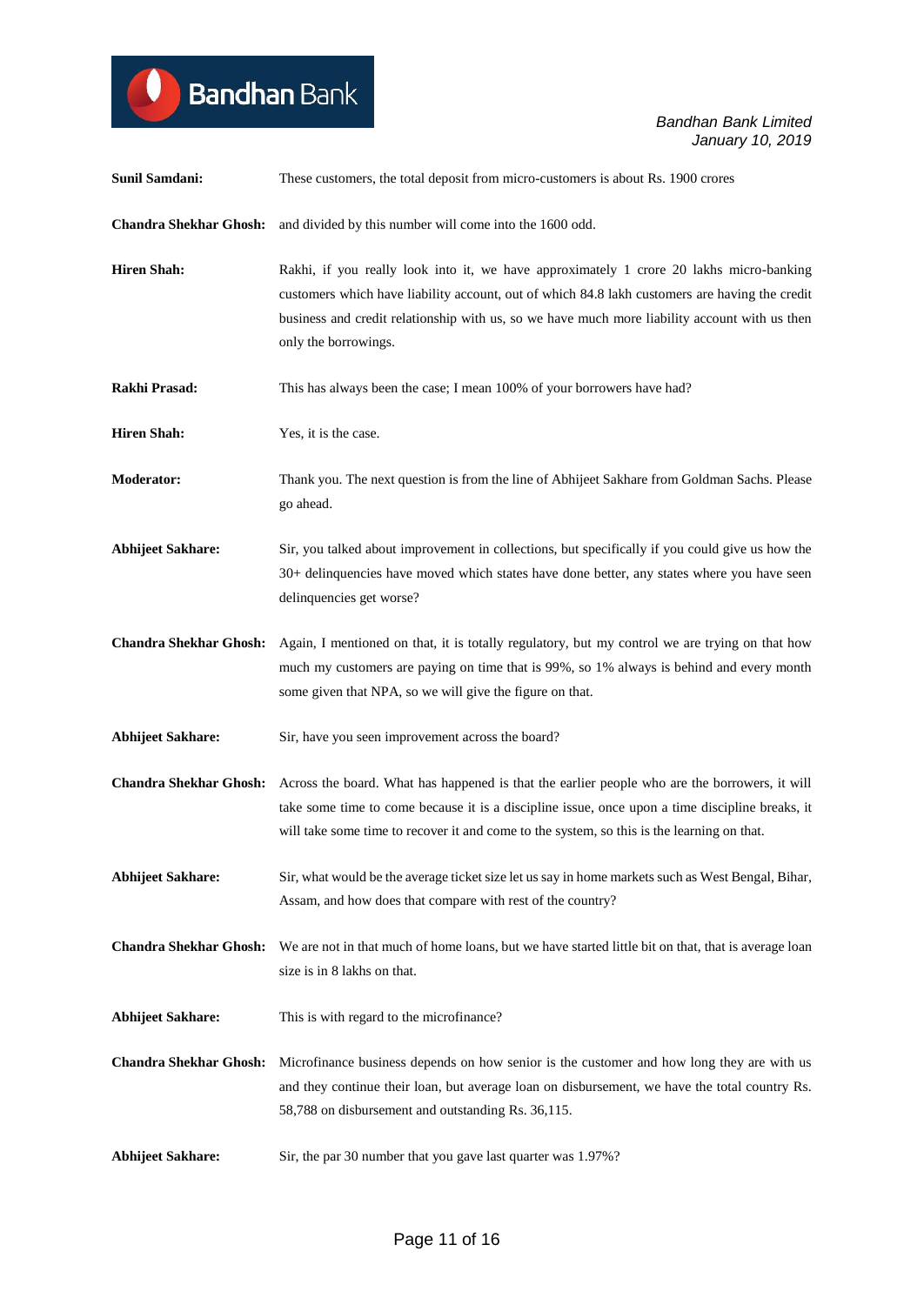

| Sunil Kumar Samdani:          | Currently PAR 30 is 1.82.                                                                                                                                                                                                                                                                              |
|-------------------------------|--------------------------------------------------------------------------------------------------------------------------------------------------------------------------------------------------------------------------------------------------------------------------------------------------------|
| <b>Moderator:</b>             | Thank you. The next question is from the line of Bharat Kumar from JP Morgan. Please go<br>ahead.                                                                                                                                                                                                      |
| <b>Bharat Kumar:</b>          | Sir, as regard to the stake dilution, after this do you plan to ask RBI for any timeline extension<br>for bringing the stake down to 40%?                                                                                                                                                              |
|                               | Chandra Shekhar Ghosh: I feel that now is the time we are going to ask the RBI approval of this and indirectly they know<br>that we are in the process and it is totally a regulatory point of view, so we cannot go to the<br>extension of that.                                                      |
| <b>Bharat Kumar:</b>          | Secondly Sir, on the GRUH merger is there any overlap between let us say a GRUH's customer,<br>their home loan size is 9.5 lakhs, our ATP is far lower at 35,000, but different asset classes but<br>is there any overlap you see between your customers and what GRUH's customer profile would<br>be? |
|                               | Chandra Shekhar Ghosh: We have a very small number of customers in that segment, so that we have not that much feeling<br>that our customer overlapping with them.                                                                                                                                     |
| <b>Sunil Samdani:</b>         | We are talking about home loans, but if you look at even the GRUH bucket wise portfolio, 30%<br>of their housing loan is up to Rs. 5 lakhs. These are the segments which are microfinance close<br>to customers.                                                                                       |
| <b>Bharat Kumar:</b>          | And typically, what would be the annual income of microfinance, just trying to do top end?                                                                                                                                                                                                             |
| <b>Chandra Shekhar Ghosh:</b> | Very tough question because checking the customer's income proof is tough in that segment, I<br>can give but this is                                                                                                                                                                                   |
| <b>Moderator:</b>             | Thank you. The next question is from the line of Hiten Jain from Invesco. Please go ahead.                                                                                                                                                                                                             |
| <b>Hiten Jain:</b>            | Could there be any risk from regulator perspective on this merger?                                                                                                                                                                                                                                     |
|                               | <b>Chandra Shekhar Ghosh:</b> As of now, no. We explore everything.                                                                                                                                                                                                                                    |
| <b>Sunil Samdani:</b>         | We have been advised by our lawyers, so we do not see that as a challenge.                                                                                                                                                                                                                             |
| <b>Hiten Jain:</b>            | You expect that even GRUH Finance could, the branches of GRUH could be converted into<br>bank branches and those branches could also work like bank branches?                                                                                                                                          |
| <b>Sunil Samdani:</b>         | Yes, that is up to us, whether we want to treat them or not, so that option is to us.                                                                                                                                                                                                                  |
| <b>Hiten Jain:</b>            | Okay, so you do not see any hurdle in that?                                                                                                                                                                                                                                                            |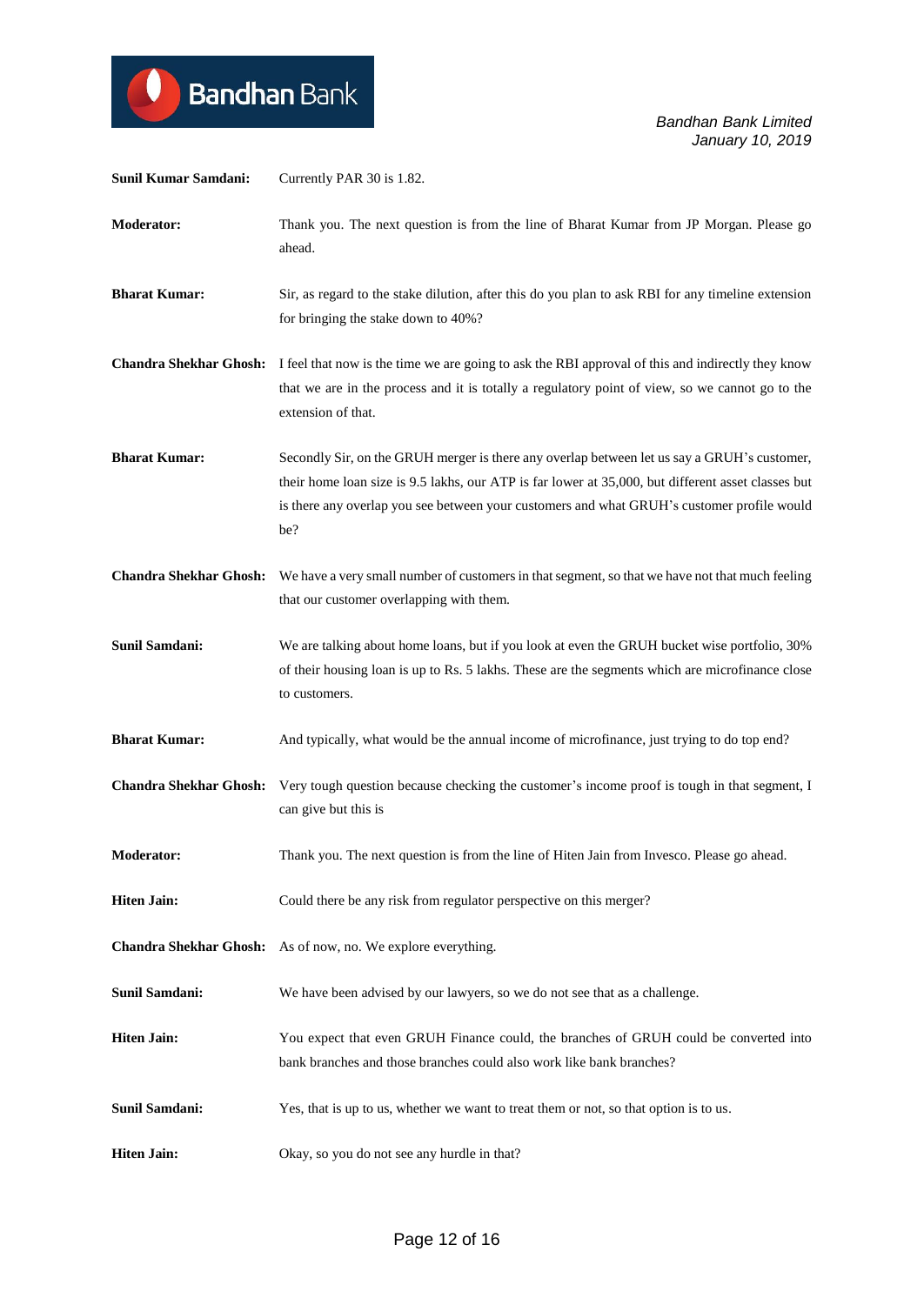| Sunil Samdani:                | No.                                                                                                                                                                                                                                                                                                                                                                                                                                                                                                                                                                                                                                                                                                                                                                                                                                                                                                                                                                                                                                                                                                                                                       |
|-------------------------------|-----------------------------------------------------------------------------------------------------------------------------------------------------------------------------------------------------------------------------------------------------------------------------------------------------------------------------------------------------------------------------------------------------------------------------------------------------------------------------------------------------------------------------------------------------------------------------------------------------------------------------------------------------------------------------------------------------------------------------------------------------------------------------------------------------------------------------------------------------------------------------------------------------------------------------------------------------------------------------------------------------------------------------------------------------------------------------------------------------------------------------------------------------------|
| <b>Moderator:</b>             | Thank you. The next question is from the line of Raj Mohan, an Individual Investor. Please go<br>ahead.                                                                                                                                                                                                                                                                                                                                                                                                                                                                                                                                                                                                                                                                                                                                                                                                                                                                                                                                                                                                                                                   |
| Raj Mohan:                    | There has been a staggering growth in CASA deposits, with the busy fourth quarter when the<br>bulk of the business for the year happens, do you think the momentum in the CASA would<br>continue to fund a substantial part of your incremental business, and where do you see CASA<br>stabilizing for your kind of business in the medium term? Also two data points, what are the<br>savings deposit rates and percentage of deposits over 1 lakh?                                                                                                                                                                                                                                                                                                                                                                                                                                                                                                                                                                                                                                                                                                      |
| <b>Chandra Shekhar Ghosh:</b> | If you see that the beginning I am facing this same question, we will give the deposit, how you<br>get the CASA, but when I achieve then again coming on that what will be the future. I feel that<br>the way Bandhan is strategically drived, that driving has helped us to give this type of deposit.<br>If you see that not only the CASA, if you see that the retail deposit of 84%, very few banks have<br>84% retail deposit, it is not about this quarter, it is continuously coming on that. Last quarter, it<br>was 82%, now it has come to 84%. So I say that we will not demoralize our team that cannot be<br>achieved. I feel that they can be achieved on that, that is not the big challenge, because at one<br>point if you see that our rural presence is very good compared to any private bank, and whatever<br>we have taken the deposit from the public and this is the rate point of view, less than 1 lakh is<br>4% and more than incremental 1 lakh above, it is in 6% so that is many of the private bank also<br>it has given the same way, so I feel that it is not very much big challenge for us to collect that<br>deposit. |
| <b>Sunil Samdani:</b>         | As far as what percentage of saving bank deposit above 1 lakh is currently 68%.                                                                                                                                                                                                                                                                                                                                                                                                                                                                                                                                                                                                                                                                                                                                                                                                                                                                                                                                                                                                                                                                           |
| Raj Mohan:                    | The average current saving deposit rate?                                                                                                                                                                                                                                                                                                                                                                                                                                                                                                                                                                                                                                                                                                                                                                                                                                                                                                                                                                                                                                                                                                                  |
| <b>Sunil Samdani:</b>         | 5.2%.                                                                                                                                                                                                                                                                                                                                                                                                                                                                                                                                                                                                                                                                                                                                                                                                                                                                                                                                                                                                                                                                                                                                                     |
| Raj Mohan:                    | In your non-East and North-East businesses, how much part of the business would you think<br>you would have crossed over the initial settling phase and just ahead of J-curve for growth<br>especially the MFI business?                                                                                                                                                                                                                                                                                                                                                                                                                                                                                                                                                                                                                                                                                                                                                                                                                                                                                                                                  |
| <b>Sunil Samdani:</b>         | As far as East and North-East goes, that is our core area, that is our strength. In geographies<br>outside East, there is still a long way to go in terms of market size and market share, but despite<br>having a dominant market share in East and North-East, we still feel that we can double our book<br>in about four to five years' time.                                                                                                                                                                                                                                                                                                                                                                                                                                                                                                                                                                                                                                                                                                                                                                                                          |
| Raj Mohan:                    | Do you feel that you have crossed over the initial settling phase in your non-East and non-North-<br>East regions?                                                                                                                                                                                                                                                                                                                                                                                                                                                                                                                                                                                                                                                                                                                                                                                                                                                                                                                                                                                                                                        |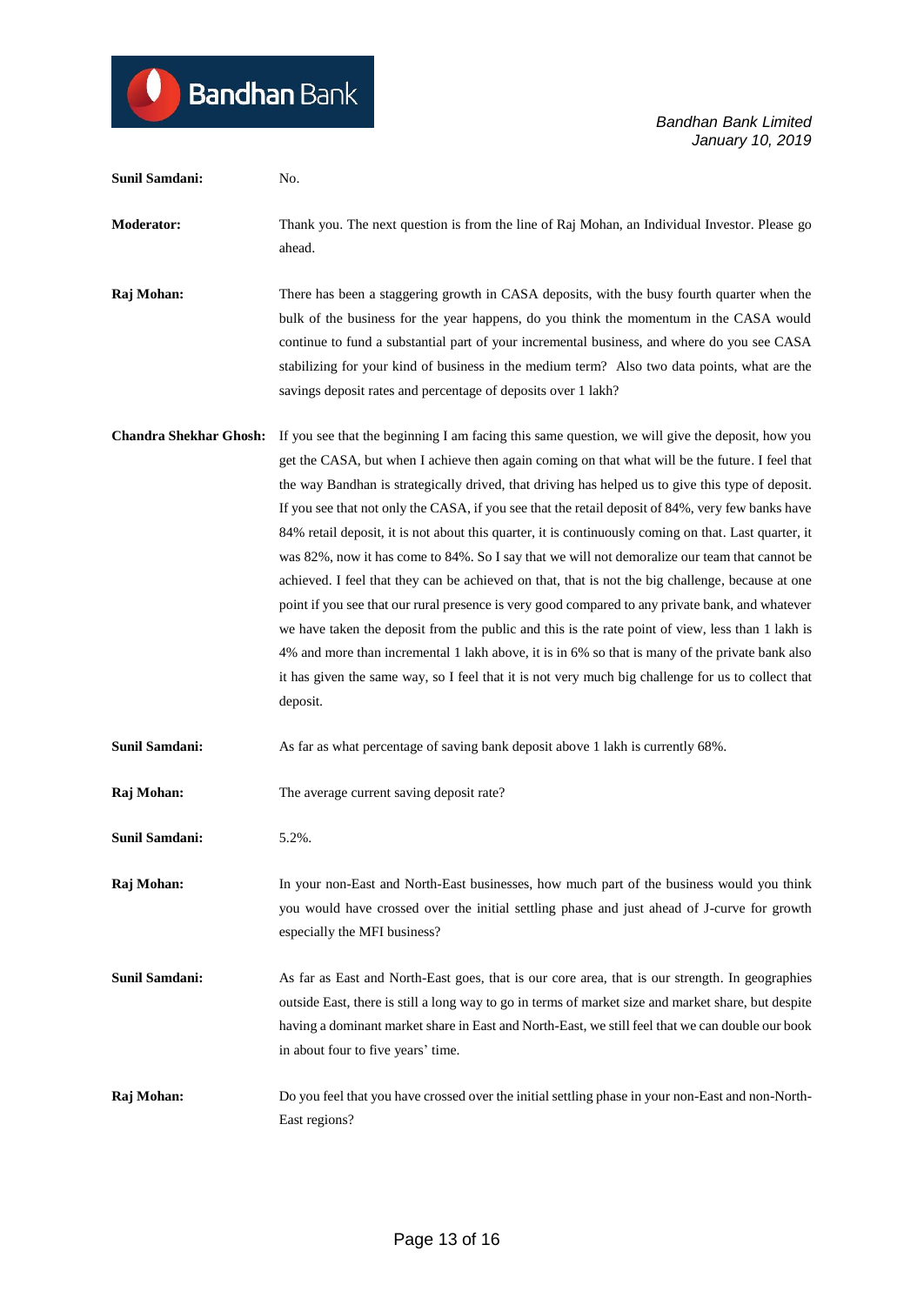| <b>Sunil Samdani:</b>         | The first time we went outside East India was in 2010, so it is about 10 years that we have been<br>in the outside East India. It is just that because of our portfolio dominance, it is so high in East<br>India, people tend to say that we are East-focused bank, but even outside East India our book is<br>almost 30% of the total book, which is close to the next MFI in the country.                                                                                                                                                                            |
|-------------------------------|-------------------------------------------------------------------------------------------------------------------------------------------------------------------------------------------------------------------------------------------------------------------------------------------------------------------------------------------------------------------------------------------------------------------------------------------------------------------------------------------------------------------------------------------------------------------------|
| Raj Mohan:                    | Now, coming to GRUH it has traditionally been growing at around 20% and we have discussed<br>a lot in this call itself. With the expanse of your reach and capabilities catering to a wider market<br>and your more aggressive execution track record, do you internally think there exist a strong<br>possibility of growing that part of the affordable housing part of the business much faster than<br>the 20%?                                                                                                                                                     |
| Sunil Samdani:                | That is obviously there, because currently they have a restriction in terms of distribution<br>capability, the customer base they have. From 194 branches, they will have a platform which<br>will have 3014 DSCs and 978 branches, the liability profile which is much more advantageous<br>than an HFC, so we have every reason to believe that the growth has to be faster.                                                                                                                                                                                          |
| Raj Mohan:                    | One final question, post the approval received recently from RBI, when would you next need to<br>go to RBI from your current base of about 978 branches and the 3014 DSCs, how much is the<br>potential to increase your capital customer base from the 15 million customers you currently<br>have?                                                                                                                                                                                                                                                                     |
| <b>Chandra Shekhar Ghosh:</b> | If you see our branch of 978, this is a good number. If you see that in the last three years that<br>whatever all the private bank has opened the branch, for every four branch opened by them one<br>branch opened by Bandhan Bank, so it is a good way on that. Other way if you see that the last<br>one year we have been opening more than 10% branches and I also mentioned 381 Doorstep<br>Service Centres that is also we have opened this year, so that the branch growth is already there,<br>we will not say no and we have asked 40 and they have given 40. |
| Raj Mohan:                    | Based on your current base of around 4000 Centres, DSCs plus the branches, you feel you can<br>extract lot more business and increase this 15 million customer base much more significantly?                                                                                                                                                                                                                                                                                                                                                                            |
| <b>Chandra Shekhar Ghosh:</b> | Every quarter we are getting 7 lakhs to 9 lakh customers, so that has also helped us to get new<br>business.                                                                                                                                                                                                                                                                                                                                                                                                                                                            |
| <b>Moderator:</b>             | Thank you. The next question is from the line of Rahul Jain from Lion Rock Capital. Please go<br>ahead.                                                                                                                                                                                                                                                                                                                                                                                                                                                                 |
| <b>Rahul Jain:</b>            | I just had one question, when you decided to look at this inorganic opportunity, was it primarily<br>after the RBI restrictions came in or it was always that the bank was looking at these<br>opportunities and GRUH came in? Just to add on to that, the second question is that when did<br>you really start to kind of depict the discussion with GRUH or HDFC group kind of started<br>happen, has the deal been making in progress for the last few months or is it like something<br>which was put together only recently, if you can share something on that?   |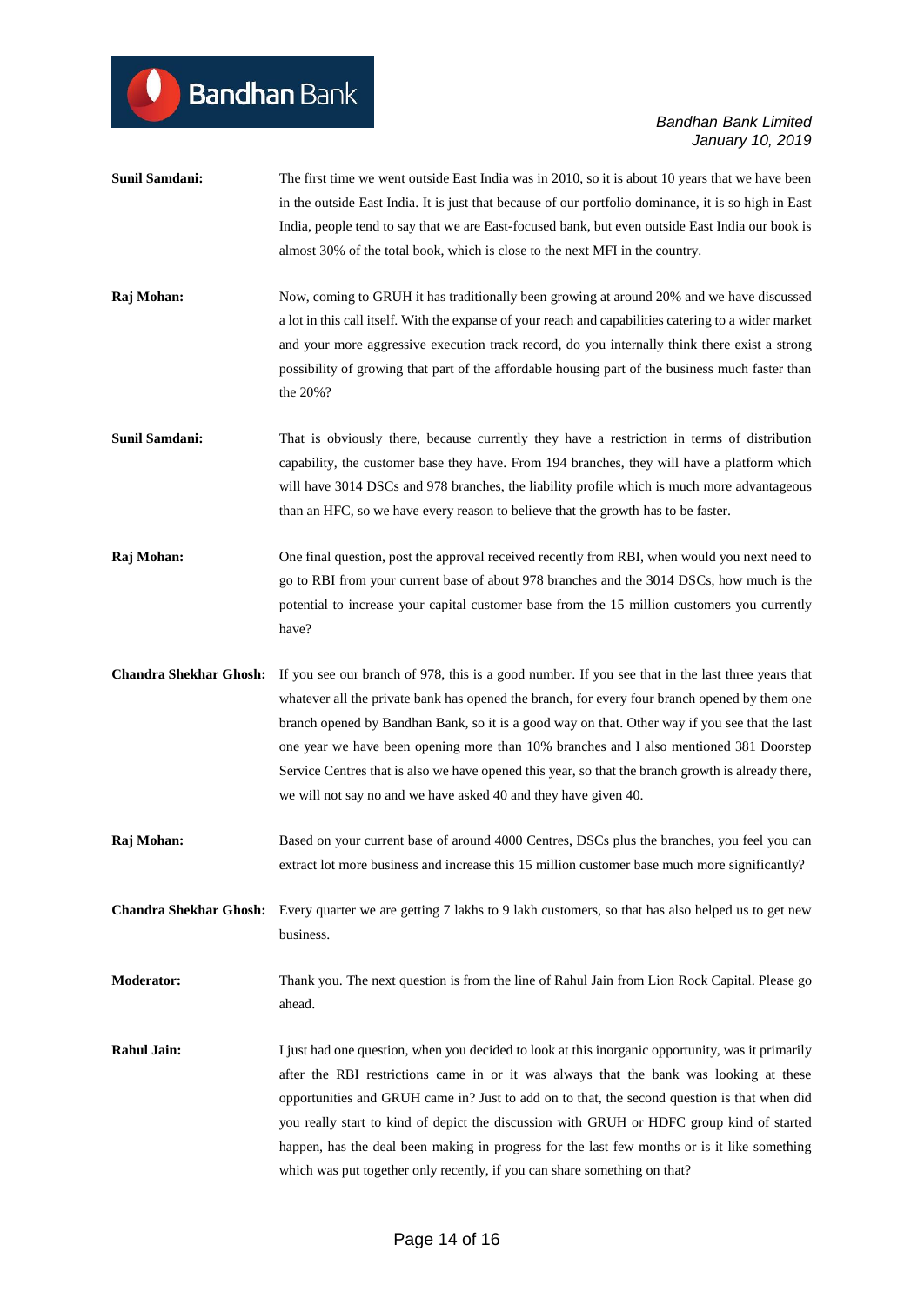**Sunil Samdani:** We first discussed GRUH two years back. We were not listed then. We always like this platform, it did not materialize then until now.

**Bandhan** Bank

**Rahul Jain:** Second is did you really start again looking up in organic after RBI restrictions came in or you were anyway exploring these opportunities?

- **Sunil Samdani:** RBI regulation is not the prime motive. Our stated strategy for the bank is that we want to in Microfinance, MSME & Affordable Housing. This acquisition matched our strategy and that was the prime motive for this. Yes, it also helped us bring the promoter shareholding down, but that was not the prime reason.
- **Moderator:** Thank you. We will take the last question from the line of Rohan Mandora from Equitas Securities. Please go ahead.
- **Rohan Mandora:** Sir, again coming back to the GRUH Bandhan merger, so the way GRUH is currently operating in terms of say the sourcing mix and evaluation of proposals, do we intend to replicate it across branches or, because moving into East, sourcing through a DSA channel, currently we are working in Gujarat or in the Western geography, DSAs already have understanding of how GRUH looks at those proposals, so what is our strategy in terms of replicating this in the East, what kind of a timeframe are we expecting in terms of these branches, the current Bandhan branches being able to source loans as efficiently as GRUH is sourcing right now, so what is our expected timeline, that is first? Second is on the ILFS, we have made 100% provisioning, so are we not expecting any recoveries from that as of now, what is our assessment on the default on that?
- **Chandra Shekhar Ghosh:** Coming to the GRUH point on that, first thing is we like to not change any model in the beginning what they are driving on that, which we learned from microcredit. When we were microcredit converted as a bank that time my customer says that, Sir, if you change the model I need to go to bank branch to deposit the installment, I will not go, please you continue this model, and I have not changed anything and some little bit change returned back to the earlier model on that, so it is better on that what is the model is established, we would like to continue that model. If geography wise the little bit change is there, then on the basis of that decision that time we like to take not in a major and core thing. Other point I say that the Eastern region, GRUH already been invest and they are working, so not that we but just have been started two years before on that and some portfolio is there that is small, so they have already tested on that this model is working or anything change is required or not, so I hope that the first point is they will not like to much more change in the geography wise then it will be destructive to the business and if it needs some state to state some variation, that we like to think about it how we like to do it.
- **Sunil Samdani:** Coming to your next question on the ILFS side, on the prudent basis, we have provided for 100%, that does not mean we do not expect any recovery from these accounts. We do not have enough information about the company, so on the lack of information we provided for 100%.